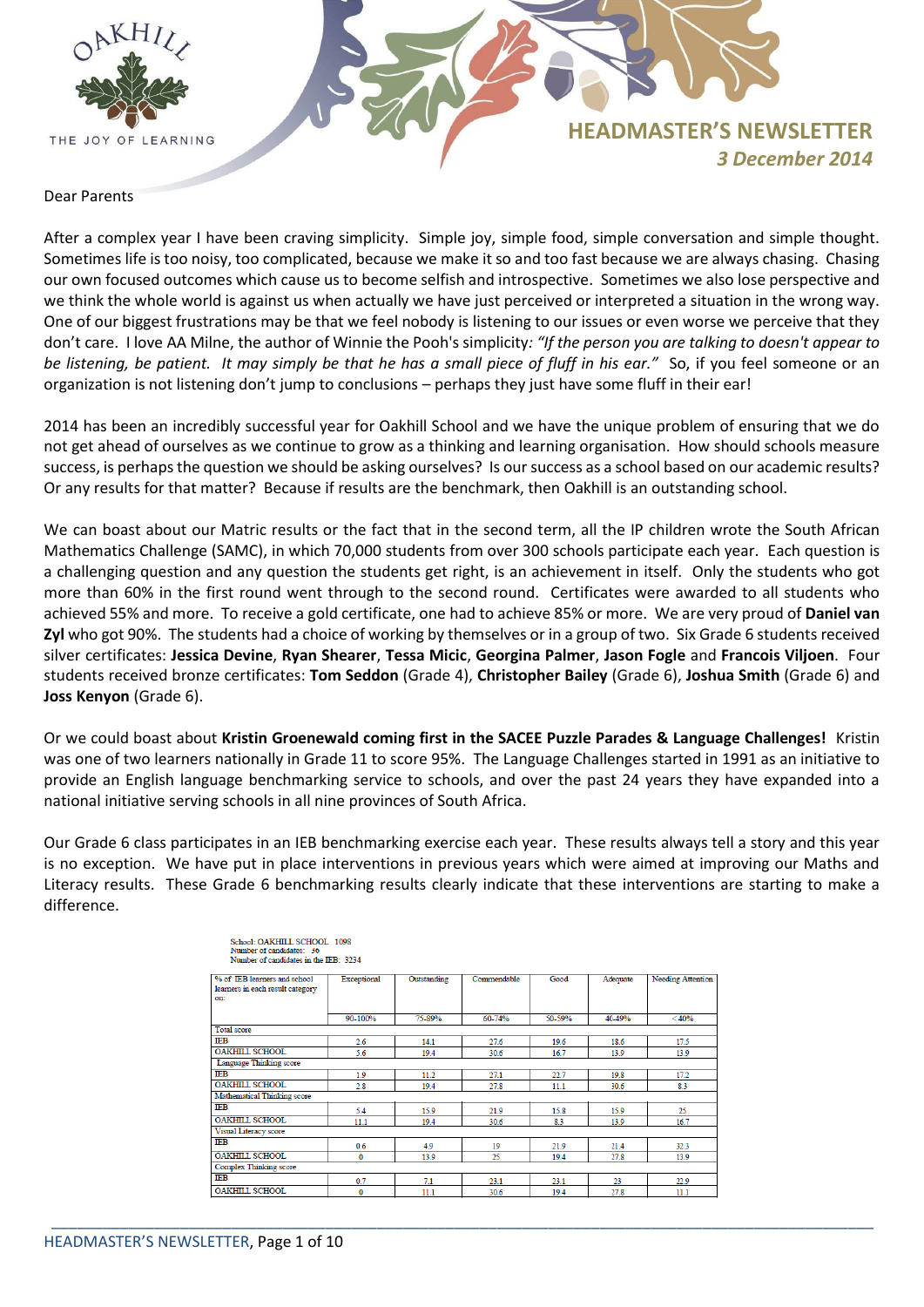

Carol Dweck is a psychology professor at Harvard University and she has written a book called *Mindset*. She describes two specific mindsets and encourages parents and schools to inculcate a mindset which will allow growth, development and excellence in our homes and schools. Dweck, in her research, suggests that as parents and teachers we should not be praising our children's, so called talent or results, but rather we should be praising effort.

When I was in my last years of schooling I remember the gifted sportsmen. They clearly had great eye-hand coordination and fast-twitch muscle fibres. They just had talent, I was told, and our teachers loved these guys because they made them look good. They always scored runs or goals and they could run or swim the 100m in less time than most. The same happened in the classroom: some of my friends were clearly just gifted at Maths and I had no clue. Unbeknown to me at the time, my teachers were actually doing me a favour because it forced me to work harder, to develop great habits because when I failed, it strengthened my resolve to learn from the mistakes and try harder when I faced a setback.

Dweck calls these two mindsets the **fixed mindset** and the **growth mindset**. What Dweck ascertained is that as parents and teachers we might be doing our children and students a huge disservice by praising their intelligence or their results. In fact she proves, it is detrimental to their long-term intellectual growth and development. Dweck found that students praised for intelligence, selected easier tasks when given a choice and they lied about their scores to look smart. Students who were praised for effort, overwhelmingly chose more difficult tasks the next time around and they showed higher levels of engagement and achievement.

Kids with a fixed mindset viewed effort as a reflection of low intelligence or talent. Effort was interpreted as a lack of ability! Those with a growth mindset saw effort as necessary for success, they tried harder when they faced a setback, they used effort to overcome difficulty and effort was interpreted as success.

- Fixed mindset individuals set performance goals.
- **Growth** mindset individuals create learning goals.
- Fixed mindset individuals find that low marks mean that they are not smart.
- **Growth** mindset individuals realise that scores and marks reflect how you are doing now and that they do not measure your future potential.

The point is that we, as parents, focus on results too often, instead of focusing on learning, and whilst I understand the pressures of the modern world, we ultimately do our kids a huge disservice by approaching the world in this fixed mindset manner.

**So contrary to my thoughts in the opening paragraph of this newsletter – I do not think that we should be judging whether our school is successful or not by measuring our results.** What we should be measuring is our effort at all levels. We should be measuring our levels of participation in art, drama, music and sport and we should be measuring our workethic and our self-discipline on the academic front. There is no doubt that both Kristin Groenewald and Daniel van Zyl are incredibly dedicated, motivated and self-disciplined workers. **Their results are as a product of their hard work, effort and discipline.**

We do not focus on results at Oakhill but paradoxically our results are outstanding and 2014 has been the most magnificently successful year. It has been successful because I have seen growth and development in every individual on our campus – teachers as well as students. Our hard work on the sports fields, in the classrooms, in the music rehearsal rooms and on the stage has allowed us to produce performances which have truly inspired us. I love celebrating success and I make no apologies for sharing these stories with you.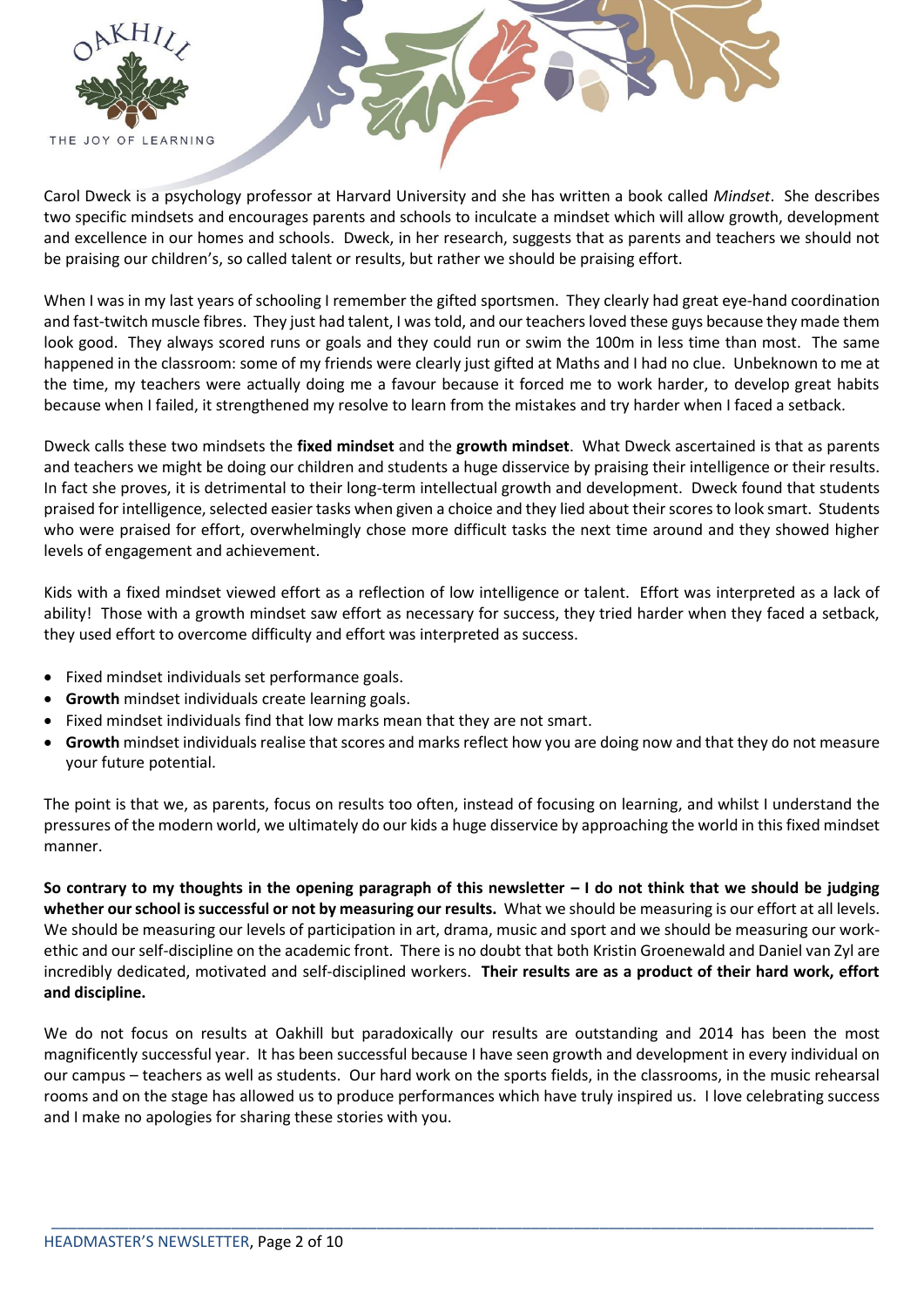

**Ilze Schoeman** is a master-teacher and has made a significant difference in the Science Department this year. She introduced a Bridge Building competition which was well received by the College students:

Seven teams consisting of 3 students each from Grades 8 to 12 competed against each other to determine which team's bridge could carry the most mass. All teams received the same materials – twenty 4mm thickness wooden sticks, glue and a few metres of rope and had 6 hours to design and build their bridge. All the teams did an excellent job considering it was their first attempt at this type of competition – even the team that ended  $7<sup>th</sup>$  carried 30kg before breaking. Other teams were able to carry masses of 50kg, 60kg and 70kg before breaking. And then we hit a snag – two of our teams were able to pack all 107kg available on their bridges and still they did not break! It meant that we had to order more weights to be cut and finally the winners could be determined. The winning bridge carried a whopping 142.5kg. That was 1,037 times its own weight! The first three teams in the internal competition were as follows:

- *1st: Rhys van der Handel, Joshua Bennett, Joshua Killian*
- *2nd: Tristan McKechnie, Finn Stevenson, Sean Brodie*
- *3rd: Louis Maarsingh, Nicholas Thomson*

After this trial at school, three teams went through to compete in the provincial competition organised by the South African Council for Civil Engineers in Port Elizabeth. Our 1<sup>st</sup> team *(Rhys van der Handel, Josh Bennett and Andrew Vedder)* carried a mass of 95kg which was equal to the mass carried by the overall winners, but due to our bridge being heavier and awarded a lower mark for aesthetics, we were placed third. Our 2<sup>nd</sup> team consisting of *Tristan McKechnie; Finn Stevenson and Louis Maarsingh* came 5th overall and the junior team *(Luc van der Handel, Brandon van Staden and Liam*  Watson) placed 10<sup>th</sup>.

The competition was of a very high standard with most schools displaying a lot of experience and skill. We are incredibly proud of all our Oakhill teams – as our first attempt, only nine days before the Port Elizabeth competition, we truly achieved great results. Well done bridge builders!

Our Grade 6 group, under the guidance of **Rodney Anderson**, our Science teacher, was also involved in an innovative Science experiment which took place on the Oakhill Sports Campus.

#### **Our sport results have been outstanding this year and this is a snippet of our Preparatory School sports results for 2014**

The Prep School embarked on their first ever winter sports tour this year. Our u11 and u13 rugby, netball and hockey sides toured to Port Elizabeth over the June holidays and came up against Woodridge Prep and Charlo Primary with outstanding results. This was truly an amazing experience for all our kids. They got to witness our Springboks take on Scotland in a test match at the Nelson Mandela Bay stadium and experienced all the sights and sounds of PE first hand.

#### Hockey:

Our hockey performances were truly outstanding. Our u13A Boys finished top of the SWD league, beating Park Primary 1-0 in the final. Our u13A Girls finishing 2<sup>nd</sup> in the KPSSSU region and narrowly lost to George-South in the quarter finals of the SWD league. Our u13 boys beat Wynberg Boys 1-0, narrowly lost to Paarl Boys 2-0, and drew to Woodridge 2-2. **Neve Canny** and **Viggo Platt** received their u13 SWD Provincial hockey colours.

#### Rugby:

For the first time in Oakhill history we sent boys to participate in regional and provincial trials. **Ruben Brits** (u13) and **Luyolo Mvimbi** (u12) were selected to represent the KPSSSU regional side at the SWD provincial rugby trials. Although they didn't receive their provincial colours, this has been an extremely exciting step forward for Oakhill rugby. Our u13 side beat Elkanah House on their tour to the Garden Route.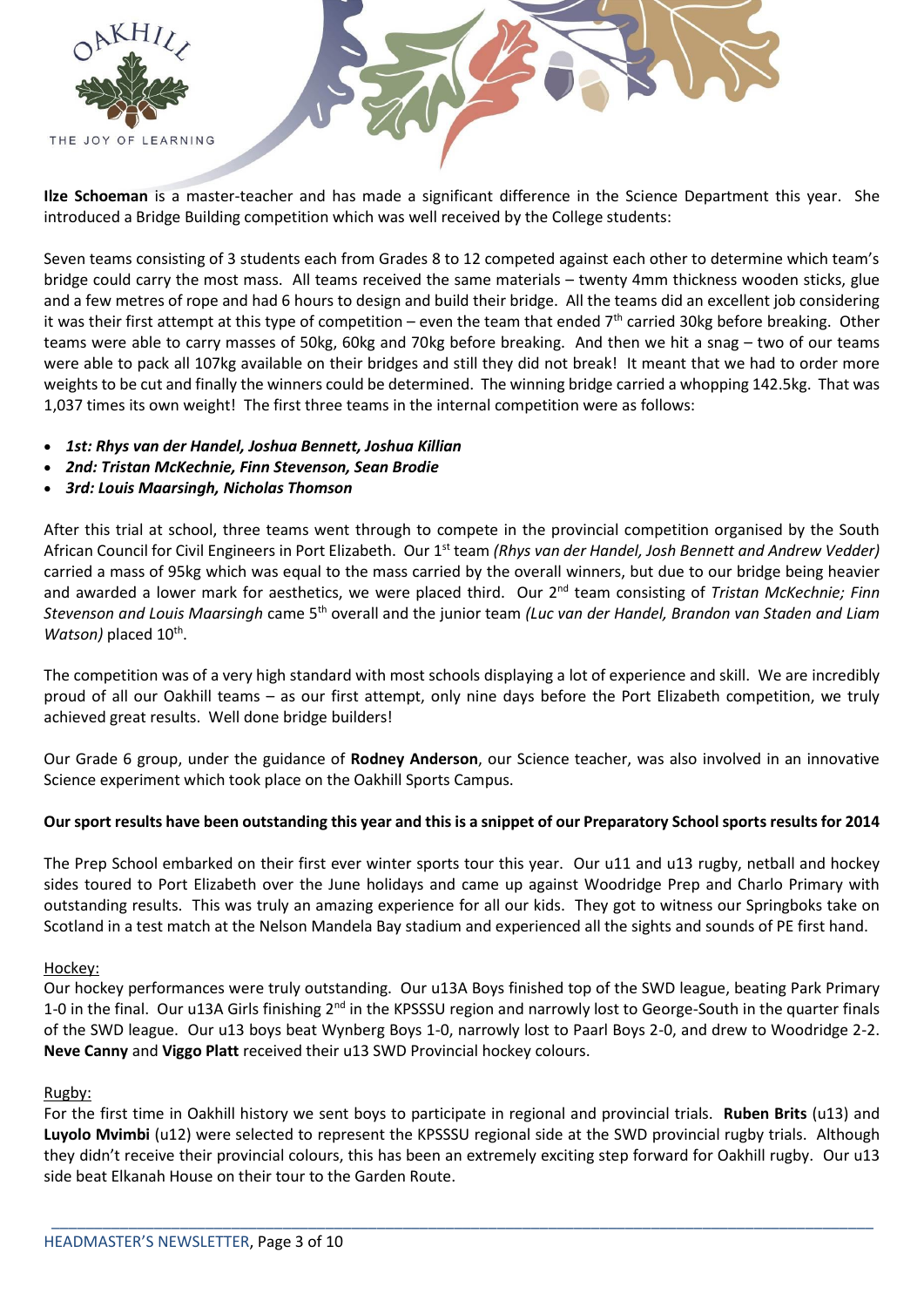



# Netball:

u11 Girls beat Woodridge 3-2. Our netball has grown over the last couple of years and we have managed to maintain four full sides in u9, u10, u11 and u13 age groups.

## Cricket:

**Ryan Shearer** received his SWD provincial colours for the third year in a row. He also scored his first 100 for the School against Plett Primary earlier this year. A great accomplishment for such a young, passionate cricketer. Five of our u11 boys were also chosen to represent our KPSSSU regional side at the SWD provincial trials over the September holidays. **Toby Tyrrell**, **Richard du Plessis**, **Sash Sunkar**, **Nicholas Swire-Thompson**, and **Simon Shearer** have all shown great courage and determination this season so far.

## Swimming:

**Aimee Canny** and **Sophia Trollip** were selected to represent the Western Province team to swim at the SA Schools Gala in December. Aimee has also been unstoppable this season raking in many gold medals at various Level Gala's. We have entered more than 20 swimmers for the Eden Gala's this year: more than ever in our history! We have phenomenal talent in the pool and look forward to seeing this sport grow even more.

#### Water Polo:

For the first time in SWD aquatics history, SWD will send an u13 boys and girls side to the SA Schools tournament in Gauteng in December. We are delighted that five of our Water Polo players have been selected to represent SWD. Congratulations to **Joshua Smith**, **Lourens Kok**, **Victoria Frost**, **Sophia Trollip** and **Thalia Papgis** on their selection. We have also started with an internal Water Polo league, which is hugely exciting and very well received by our up and coming Water Polo players.

#### Tennis:

Our tennis players have also been very busy this year. Oakhill has 5 players who have been chosen to represent SWD: **Ruben Britz** (u13), **Tessa Micic** (u12) who is also ranked 28<sup>th</sup> in the country, Jason Fogle (u12), Imogen Anderson (u12) and **Viggo Platt** (Reserve u12).

#### Equestrian:

Our horse riders have also been busy and have shown great competitiveness at the SANESA Schools League, finishing 3<sup>rd</sup> overall out of 16 participating Prep Schools. **Gabriella Lubner** received her Western Province colours and **Victoria Frost** her Eastern Cape colours.

#### Gymnastics:

Three of our gymnasts received their Eden colours for gymnastics at this year's South Zone competition in Kuils River: **Georgie Gibson** Level 1 (Gold), **Nina Micklewood** Level 3 (Silver) and **Hannah Kidwell** Level 3 (Silver) medals.

#### **A snippet of our College sports results for 2014**

#### Hockey:

Girls: our 1<sup>st</sup> XI Girls were unbeaten at York Easter for the first time in Oakhill history and unbeaten at the Oakhill ISCHF. They also had a very successful Eastern Cape Tour drawing with Graeme College and narrowly going down 2-1 to DSG Grahamstown. They drew against York 1-1 and were ranked  $8<sup>th</sup>$  in the country.

**Boys**: our 1<sup>st</sup> XI Boys had a hugely successful Independent Schools' Festival beating Bishops (2-0) and St Andrews Bloem (3-1) and drawing with Somerset College (1-1) and St Andrew's (Grahamstown 3-3). The 1<sup>st</sup> XI Boys were also unbeaten in the ISCHF. They drew with Woodridge 1-1 and Victoria Park 1-1, convincingly beat Outeniqua 5-1 and beat Glenwood 3-2. Oakhill was placed in the top 20 Hockey schools nationally for most of the season.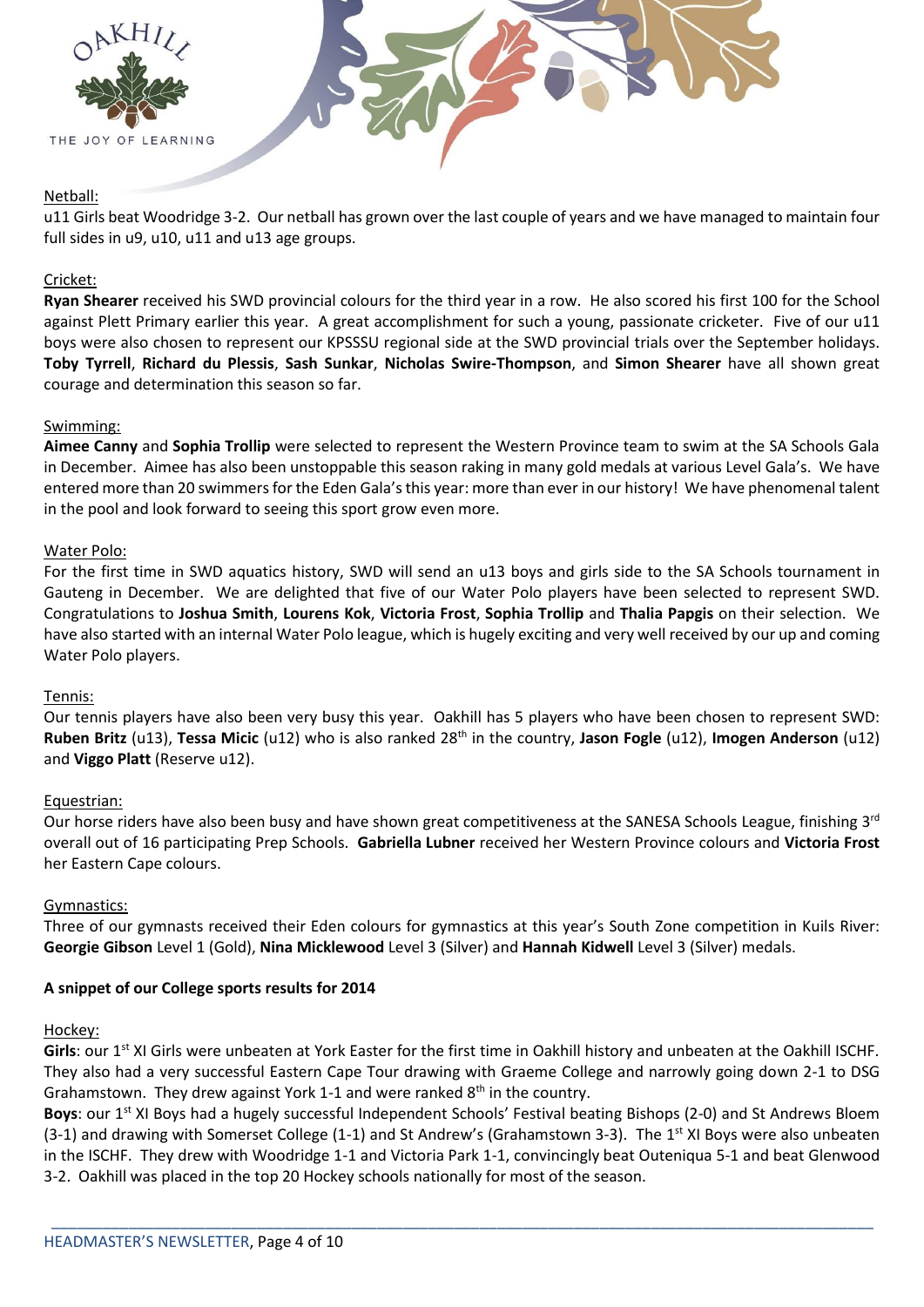



Our u16 Boys went unbeaten drawing 1-1 with Grey PE, 1-1 vs Woodridge and beat Pearson 4-0 and a young Bishops side 6-1.

Our staff also need to be congratulated for their incredible commitment and effort: **Terri Pautz** was elected as Chairwoman of SWD Girl's Hockey and **Chicco Ponela** managed the SWD u18 Boys hockey side.

**Our congratulations go to the following players who were selected for the Provincial sides**:

- u18A Boys: **Chris Marrow**, **Caleb Bell**, **Rayne Davis** and **Greg Cuthbert**
- u18 B Boys: **Ben Giliomee**
- u16A Boys: **Todd Walker**, **Sam Mvimbi**, **Scott Armstrong**, **Steven Campbell** and **Jake Turner**
- u16B Boys: **Nick Thomson** and **Nicholas Reid**
- u16C Boys: **Dimitri Papgis**, **Jayden Jullien** and **Ben Pama**
- u14A Boys: **Kevin Laughton** and **Logan Tait**
- u16A Girls: **Anna Reid** and **Morgan Watson**

#### Cricket:

Our 1<sup>st</sup> XI beat York and Outeniqua in the Super League and beat Outeniqua by 9 wickets in the Standard Bank National T20 Competition ending 5<sup>th</sup> in the Super League and getting through to the quarter-finals of the T20. We have four Provincial cricketers in **Chris Marrow**, **Todd Walker**, **Athi Kwitshana** and **Sam Mvimbi**.

**Dave Pryke**, our Director of Sport, was selected to attend a Level III CSA Cricket Course and is currently coaching the SWD u15 Cricket team.

#### Water Polo:

Both sides did extremely well in the Chukka Festival and have played in the top co-ed tournament in the country. We have 10 Provincial Water Polo players in the College, namely: **Isabella Fulford** (u19 Girls), **Dimitri Papgis** (u19 Boys), **Sabrina Rupert**, **Tamara Foyn** and **Veda Vosloo** (u15 Girls) and **Kevin Laughton**, **Jayden Jullien**, **Gordon Sprenger** and **Dale De Gouveia** (u15 Boys).

**Ian Melliar** has just returned from FINA World Champs where he represented South Africa as a referee.

#### Swimming:

We have hosted a number of individual and relay galas at Oakhill leading the way in the College with organisation and performance. Our two leading Provincial swimmers are **Kendra Underwood** and **Jamie Hattingh**. Our Coach, **Tiemke Rijpstra**, is ranked No 1 in SA in her age category for Open Water Swimming and is a qualified FINA

official.

\_\_\_\_\_\_\_\_\_\_\_\_\_\_\_\_\_\_\_\_\_\_\_\_\_\_\_\_\_\_\_\_\_\_\_\_\_\_\_\_\_\_\_\_\_\_\_\_\_\_\_\_\_\_\_\_\_\_\_\_\_\_\_\_\_\_\_\_\_\_\_\_\_\_\_\_\_\_\_\_\_\_\_\_\_\_\_\_\_\_\_\_\_\_\_\_

#### Athletics:

We had our first Provincial Athlete ever in **Bianca Mincione**.

#### Rugby:

The 1<sup>st</sup> XV had a successful season losing 16-15 to a Knysna High team.

#### Tennis:

**Max Stam** (u15) and **Josceline Fogle** (u13) represented SWD Tennis.

#### Netball:

Massive strides have been made in this area with Oakhill having four teams in the local league.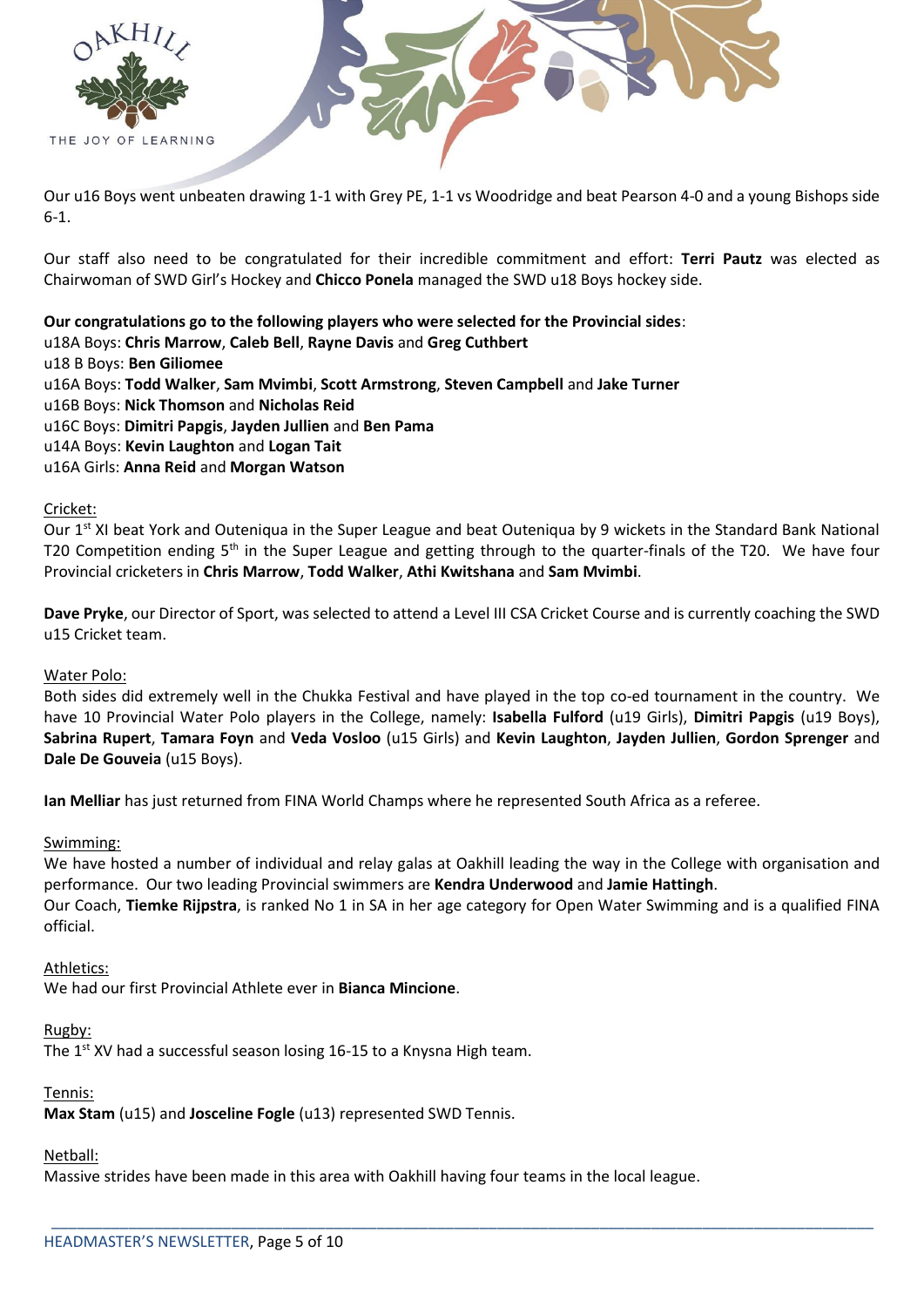

#### Golf:

Oakhill won the Oakhill Independent Schools Golf Festival with the four-ball of **Lawrence Wiid**, **Todd Walker**, **Joshua van der Merwe** and **Jarred Wels,** and Oakhill also competed admirably in the local George Golf League.

# Chess:

Oakhill participated actively in all Derby Days and local Chess fixtures.

# **"Outside Sports"**

**Kevin Redman** is ranked in the top 15 in South Africa in Super Biking. Our Equestrians have done us proud with our young ladies achieving Provincial colours, namely: **Melissa Davies**, **Robyn Dodd**, **Xisca Taylor** and **Isabella Fulford**. **Francine Olivier** was awarded her Provincial Gymnastics colours and **Greg Cuthbert** Provincial colours for Surfing, **Melissa Strydom** for Baseball and **Ross Hunter** for Downhill Skateboarding. Our Cyclists received Provincial recognition for a number of disciplines namely: **Ben Giliomee** (Mountain Bike Marathon), **Amy Williams**(Mountain Bike Marathon and Cross Country) and **Jason Campbell** (Mountain Bike Marathon and Cross Country and Road Cycling). **Ben Giliomee** and **Jason Campbell** received Provincial Duathlon colours and **Jason Campbell** added Provincial Triathlon colours to his repertoire. **Joshua Nel** took part in National Martial Arts championships, winning a Gold and two Bronze medals and as a result has been selected to the 2015 SA Protea team.

To top this all off, **Amy Williams** has just been announced as the Senior Sports Woman of the Year in the Eden district. We are truly proud of her!

Our performing arts department has also produced some outstanding productions this year and Broadway Blue blew us away! With a cast of close to fifty students and a fabulous band including the likes of professionals such as **Lizanne Helberg** and **Cewan Korsten**, Oakhill College's Performing Arts Department recently wowed the audience with their tongue-in-cheek, funny and heartrending production: Broadway Blue.

This mad revue of love, fantasy and playing cards invited the audience into a realm of fantasy, inhabited by mystical creatures, fairy godmothers and the obligatory wicked witch (or three!). Two would-be heroes stumbled, plodded and waded their way through the enchanted musical forest. On the way they tumbled down the standard rabbit hole, met some highly suspicious characters and, of course, discovered that fairy tales really do come true! The Revue follows on from Olga Schoeman's (previous music teacher at Oakhill) original brainchild – Music in the Blue. However, the Performing Arts Department changed the format this year to create a vehicle that would allow the opportunity to shine for as many of the College actors, dancers, singers and musicians as possible. With a focus on Broadway and West End show tunes, the department gave the pupils partaking in the show more scope. And so Music in the Blue became Broadway Blue… The Performing Arts squad consists of **Carika Rademan**; **Robyn Humphreys** - a new member of the English and History faculty at Oakhill and an experienced dancer and choreographer of musical theatre, and **Leanna Dreyer** - the Dramatic Arts teacher at Oakhill College.

Blues Clues was our Foundation Phase production this year and **Beatrix Hardick**, once again, produced a wonderful show in which every single Foundation Phase pupil was involved.

Our Matric Art exhibition, as always, drew a large crowd from the Knysna community and **Amy Nuttall**, once again, facilitated a fantastic exhibition. Oakhill students are wonderfully creative and the external moderator continues to use Oakhill's practical exhibitions as a benchmark for the rest of the country.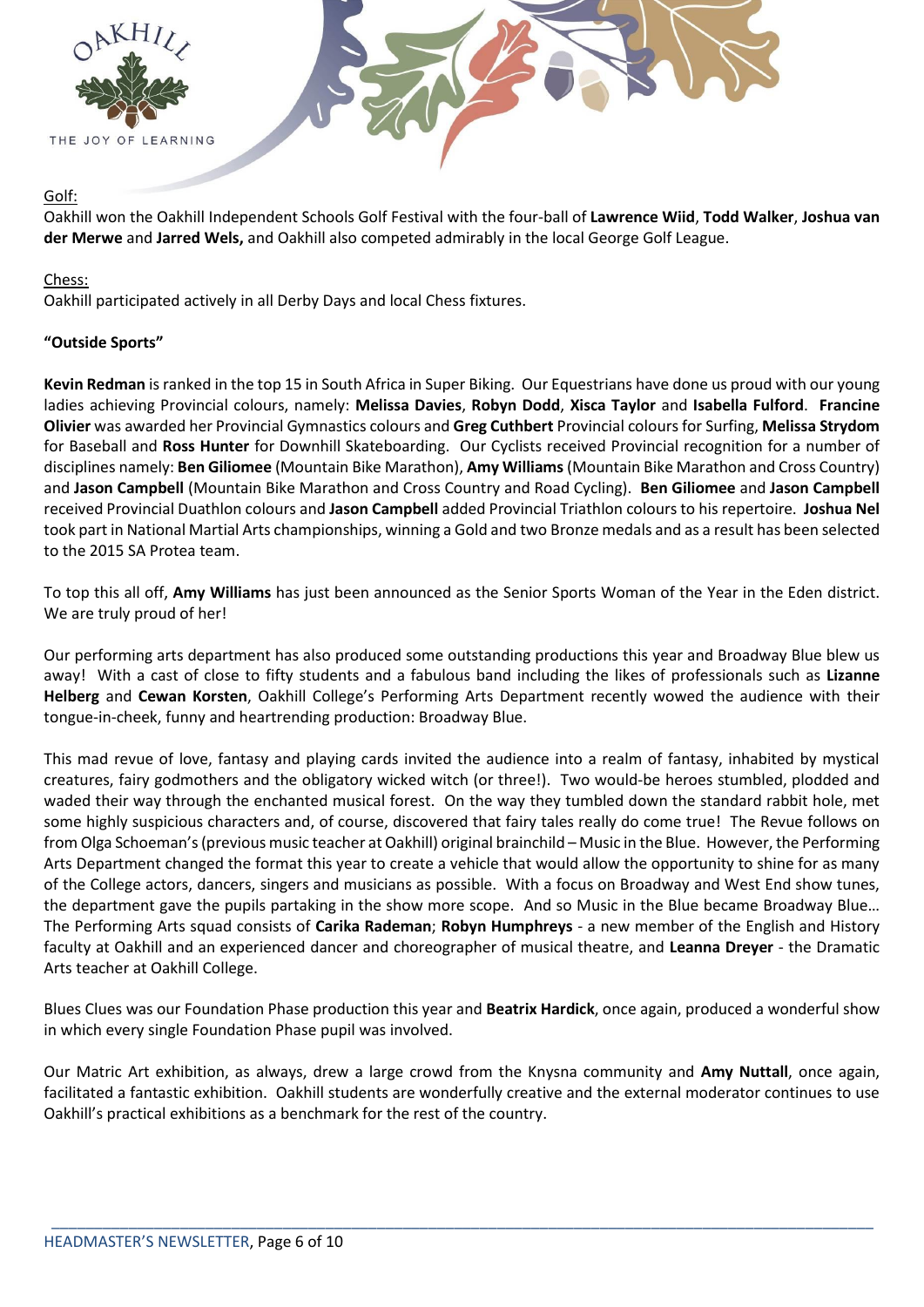

Great schools are successful because they never consider themselves great. If you think you are great you start sliding toward mediocrity. The first step toward greatness and success in schools is ensuring that you have great people and to ensure that this continues we need to do two things:

Firstly, Oakhill needs to attract professionals from around the country who will help us grow and develop and secondly, we need to continue to develop and improve our teachers significantly. **Caroline Payton** has been appointed as the Academic Director in charge of professional development and I am delighted that we continue to build a staff development programme which stretches us significantly. This year our staff have been involved in the following professional development interventions:

- **Dawie Botha** and **Sharon Brown** attended the IEB Report back to Headmasters to discuss the Matric process, the year ahead and other IEB initiatives.
- The following staff attended the IEB Subject Conferences: Regional conferences in Cape Town: History organised by **Sharon Brown**, the Western Cape NSF Representative, Mathematics (**Andrew Browne** and **Hannalie Viljoen**), Physical Science (**Ilze Schoeman**) and Business Studies (**Liam Bell**).

IEB National conferences in Johannesburg: IT conference and CAT conference (**Diana Barnard**), Accounting (**Dawie Botha**), English (**Melanie Cloete**), Geography (**Adolf Groenewald**), Life Sciences (**Juliet le Fleur**), Maths Literacy (**Gerhard Claassen**), Music (**Carika Rademan**) and Visual Arts (**Amy Nuttall**).

- Euclidian Mathematics Workshop in Cape Town: **Andrew Browne** and **Hannalie Viljoen**.
- One Research Task Training Workshop in Cape Town in May (**Liam Bell**, **Adolf Groenewald**, **Juliet le Fleur** and **Sharon Brown**).
- WCED Life Sciences Conference in the July (**Juliet le Fleur**).
- SA Geography Teachers Conference in Hermanus and the Winelands: (**Sharon Brown** and **Adolf Groenewald**).
- AP Maths Workshop in May (**Peter Vieyra**).
- International Junior Round Square Conference (**James Cross** and **Herman Hardick**).
- Hockey Coaching Level 1 and Level 2 (**Chicco Ponela**, **Dave Pryke**, **Andrew Browne**, **Alastair Trafford**, **Rene Korsten**, **Rodney Anderson**, **James Cross**, **Lwando Bantom**, **Tim Paine** and **Guy Jacobs**).
- Cricket coaching Level 3 (**Dave Pryke**).
- First Aid Level 3 courses **Dave Pryke**, **Mark Stevenson**, **Heather Mayne**, **Claemont Titus**, **Elvin McCullum**, **Tiaan Skey** and **John Kriel**.
- ISASA Sustainability Workshop (**Peter Wallington**, **Shane Kidwell**, **Karine Trollip** and **James Cross**).
- SAALED Maths Workshop at Oakhill with a focus on the academic language of Maths, Numicon (presenter from Crawford Schools) and Family Maths (lecturer from NMMU).
- Workshop at the start of term by Fleur Durbach from Bellavista School. Focus on Mediated learning, reading in the brain and writing.
- Emma Sadleir Social Media Law (all staff).
- IEB Curriculum workshops designing assessment tasks and exams (All Preparatory School staff).
- Professor Loretta Giorcelli from Australia (SAALED) Educational Trends in the 21st Century: preparing our diverse learners in classrooms for a brighter future. (**Annette Nelson**, **Alexa Frost**, **Herman Hardick**, **Rodney Anderson**, **Julie Stevenson**, **Di Goosen**, **Susan Minnaar**, **Sharon Brown**, **Robyn Humphreys**, **Caroline Payton**, **Sue Buchalter**, **Daleen Halton**, **Deborah MacDonald**, **Marina Kok**, **Rene Korsten**, **Angus Bridge**, **Deborah Seager**, **Sue Carver**, **Leanna Dreyer**).

- Dr Marlene Wasserman: how to raise sexually healthy children in the digital age (all staff).
- Gavin Keller workshop on brain based learning (Preparatory School staff).
- Learning commons and library investigation (**Shane Kidwell**).
- RAVE-O training. Research based reading programme (**Caroline Payton**).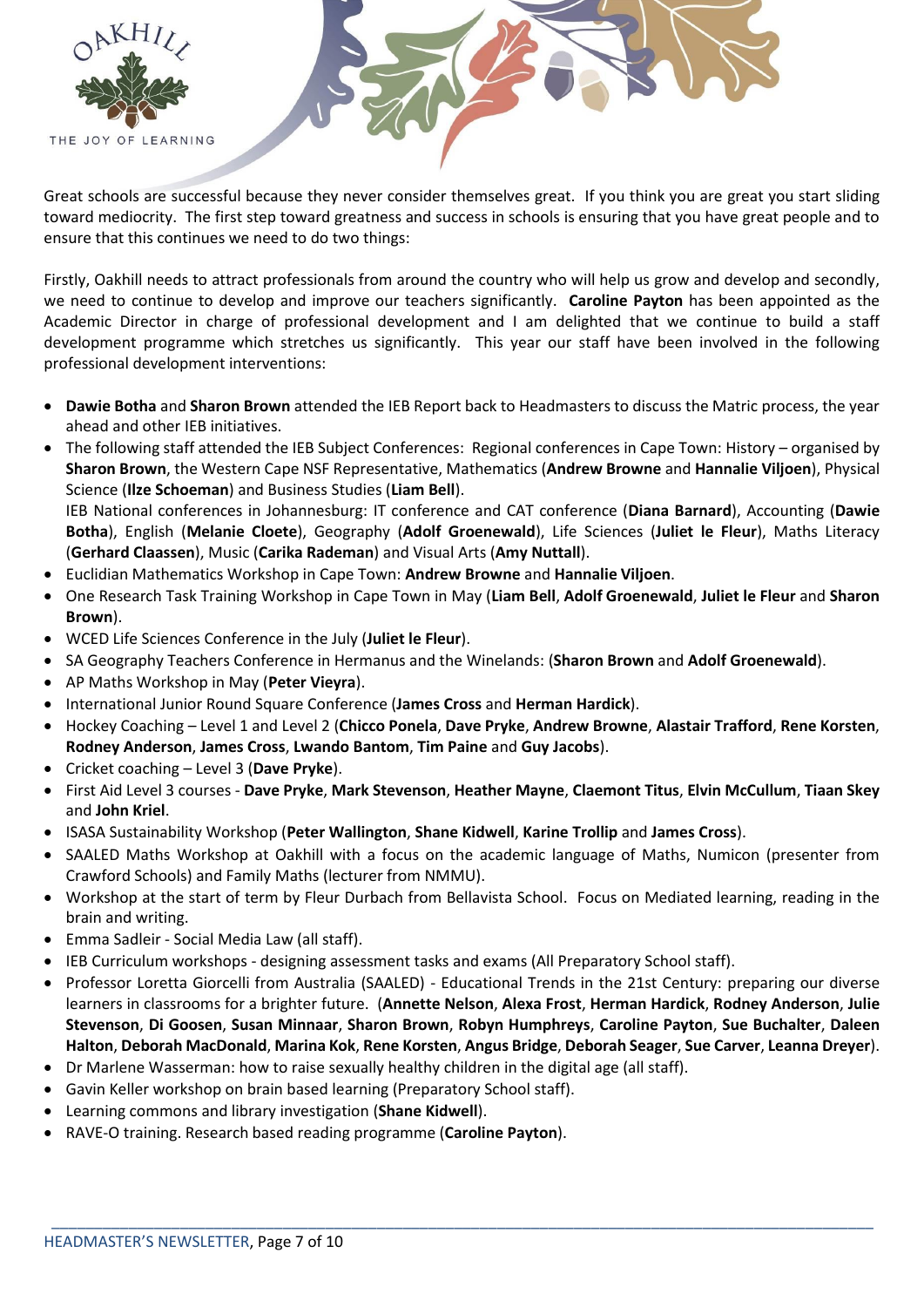

We have a number in our team departing at the end of 2014:

**Deborah Seager** has been teaching at Oakhill for 9 years in the Preparatory School and will be moving to Johannesburg to join her husband, Richard, who moved a number of months ago. Deborah will be missed by her colleagues but I have no doubt that she has an exciting journey ahead of her.

**Carika Rademan** only joined us 18 months ago but has decided to make a move to KwaZulu Natal. She has managed to build structures in our music department which will certainly continue to drive us forward positively and we wish her well on her new venture.

**Lizanne Hafner**, my Personal Assistant, joined us at a time when we needed administrative expertise during an aggressive growth phase for the school. She has managed to transform the admissions department and her attention to detail will be sorely missed by me. Lizanne will leave a department which is in good health and I am personally grateful for all she has done to help me be more efficient.

**Susan Minnaar** joined us for the second half of the year after the departure of Jane Horn and I am immensely grateful for her compassionate and dedicated approach to all the students in her class. She has made a huge impact in a short space of time and I sincerely hope that she will continue to be involved in our support unit in the future.

**Sue Carver** started her teaching career late in life and she has become a master-teacher in a short space of time. Her presence will be sorely missed by her students and her love of literature and the English language has encouraged us to raise our standards in the English department.

**Matthew Schoeman** is a gentle man who has joined us to fulfil a number of roles in the school. He has grown as a professional and we wish him well on the next phase of his journey.

**Zachry Viljoen** has decided to return to university to complete his Masters in Applied Mathematics and takes his leave of us after only a year. We will miss his dry sense of humour and his ability to engage kids in the mechanics club.

**Suzanne Griffin** joined us with the specific mandate of developing structures which would make us more efficient and she has been able to do that successfully. Suzanne, Roger and Damien take up an exciting opportunity in Dubai and I have no doubt that they will enjoy this new adventure.

**Sue Buchalter** has been helping in our support unit for a number of years but has now decided to further her studies and research in reading and its impact on learning. Hopefully we will continue to gain from her knowledge in this area.

**Philip Stewart** leaves us at the end of this year after the bombshell which revealed the fact that he had cancer. Phil has devoted the last few months to chemotherapy and radiation treatment and we all wish him every blessing as he continues to fight this dreadful disease. As I have indicated before: his legacy lives on in our natural landscapes but we will miss his presence on our campus.

**Joanie van Straten** joined us in the Preparatory Sport department after the departure of Stefan Weyers and has brought a calm and dedicated organization to the department. She has managed a growing department with compassion and love and I have no doubt that she will enjoy the time off from teaching to be a mother.

**Riaan van Straten** is a legend in our parts simply because he started and implemented the Oakhill Odyssey. His legacy will live on in that facilitation as we have renamed Group 1 the 'van Straten group'. Riaan is joining Griquas Rugby Union to follow his passion of coaching rugby and I have no doubt that he will make a success of his next venture. His organisation and dedication to all he does here will be missed.

We welcomed many team members in 2014 and they continue to make a significant difference here:

**Deborah MacDonald** joined us to replace Penny Lamb who left us for a position in Malaysia and her Grade 1 class has thrived under her wisdom.

**Karine Trollip** joined the marketing and commercial team at the beginning of the year and she has brought an efficiency and brand awareness to all she does at Oakhill. She is also a true servant leader and her support of our core function at Oakhill has been overwhelming.

**Melanie Vogt** also joined our marketing team as our Graphic Designer and our social media presence has been significantly enhanced by her dedicated approach.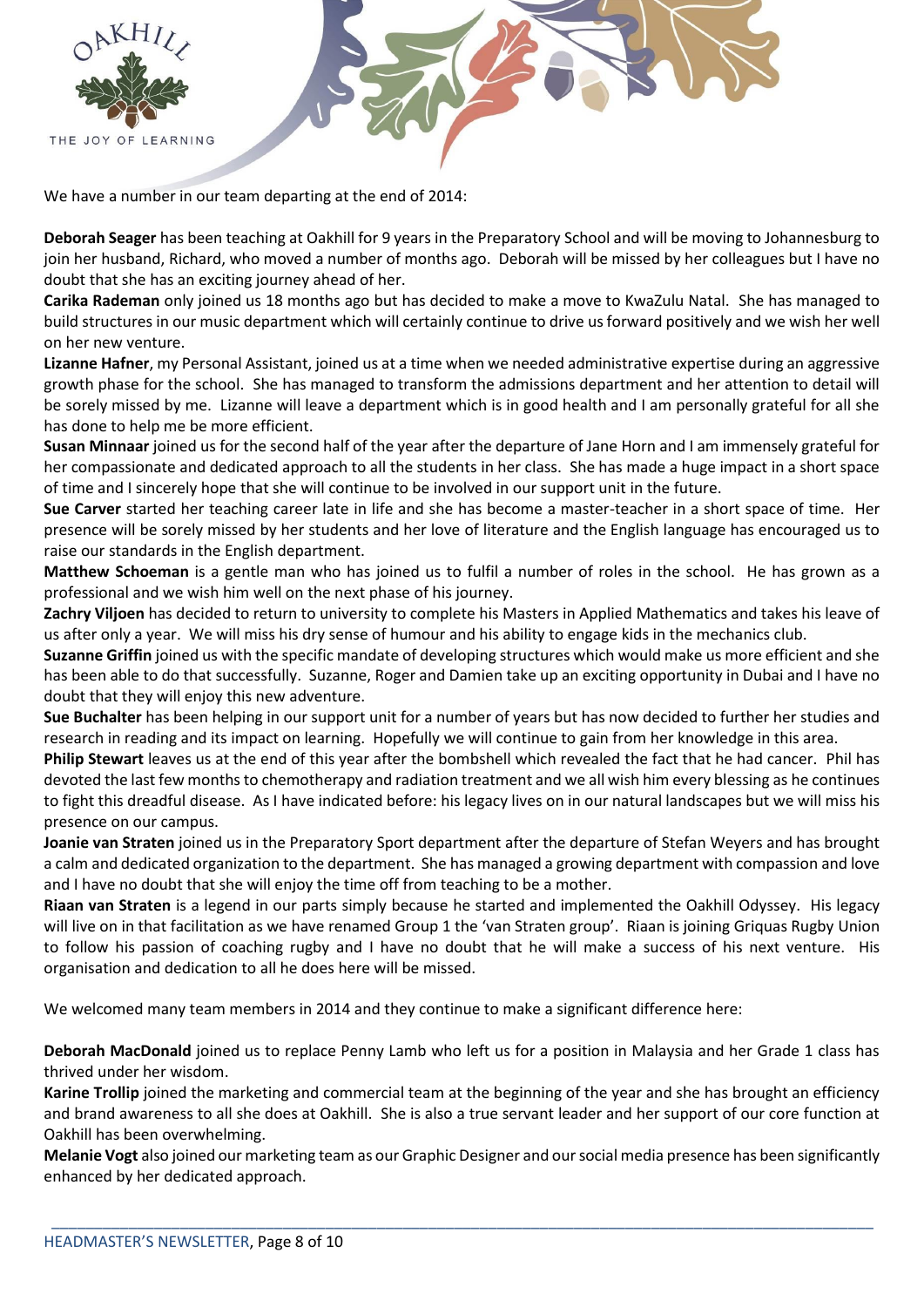



**Schonrad Jordaan** joined us as a part-time Afrikaans teacher and I am pleased that she will be continuing in 2015 with the extra load of an HSS class. Her gentle yet firm approach is appreciated by our students.

**Cheryl Wolf,** our dance teacher in the Prep School, has been at Oakhill for a number of years but has recently joined Little Oaks as our Administrative Assistant. Her love and gentle nature speak volumes and I am delighted she has joined us in this capacity as well.

**Zolani Jenteza** joined us as our Groundsman on the OSC and has singlehandedly transformed and maintained this piece of paradise.

**Constance Sithonga**, Zolani's wife, has also joined our staff as an assistant in the clubhouse as well as helping on the academic campus.

**Holly Jacobs** joined us in the College Administration office and has continued the good work started by her predecessor. She is also the wife of our founding student, Guy, and it is wonderful to have this family involved on the staff team.

**Andrew Browne** joined us as the Senior Master and HOD Mathematics and continues to make a significant difference in both areas. Andrew is meticulous and dedicated and Oakhill is lucky to have him join our team.

**Robyn Humphreys** joined us from overseas and has ignited the love of dance and was integral to the choreography of our production 'Broadway Blue'. Robyn has also made an impact in the classroom context and I have no doubt that she will be a 'sought after' teacher as she gains experience.

**Ilze Schoeman** joined us after a stint as a nuclear physicist at the Koeberg Power Station and has brought rigour, passion and a love for Science into the classroom and the school.

**Liam Bell** has raised the bar in the Business Studies department and continues to develop wonderful relationships with students and staff.

**John Kriel** and **Christiaan Skey** joined our drivers' team and their willingness to adapt and help at every turn is appreciated.

We have a number of exciting new team members starting in 2015:

**Cemone Hewetson** joins us in the English department for Term 1 after teaching 'A levels' at various schools around the country. She is an accomplished teacher and I have no doubt will apply for the permanent position available from April 2015.

**Julia Warren** joins us as our resident Psychologist. Julia is an Educational Psychologist with loads of counselling experience and her experience and wisdom will allow us to develop and grow in this crucial area.

**Garth Turvey** joins us from the United Kingdom and a short stint in Cape Town. He is a qualified teacher who is passionate about sport and he takes over from Joanie in the Preparatory Sport department.

**Nerine Turvey**, Garth's wife, will be teaching Grade 1 and joins us from Rustenburg Girls in Cape Town. She is an experienced and accomplished teacher.

**Dylan Langheim** also joins us from Rustenburg Girls and will be teaching Grade 4 in 2015. He is a gentle, passionate teacher and his experience in using technology in the classroom context will allow us all to grow.

**Colin Wylie** joins us on a part-time basis to run the Odyssey. Colin is an experienced adventure specialist who has previously run the logistics for the Epic and I look forward to collaborating with him around this important facilitation.

**Anndia van Staden** joins us after a rigorous interview process for the position of Bursar. She has loads of experience in the financial world and comes to us from BMW in Pretoria. She has a BComm Honours Degree with Articles and I look forward to her bringing a sense of depth and experience to our finance department.

**Roxane Groenewald** joins us after teaching at a number of schools on the Garden Route. She will be teaching Natural Science in the College as well as Maths Literacy. She is an experienced educator and I have no doubt will also make a significant impact in the extra-mural timetable.

**Alastair Trafford** joins us on a full-time basis after completing his studies. Alastair has lifted the level of professionalism in all he has been involved with and I have no doubt that he will continue to make an impact amongst the students in the Preparatory School.

**Mark Stevenson** joins us as our Facilities Manager. Mark is an engineer with varied experience and his innovative and practical thinking is already making us more efficient and effective in a number of areas.